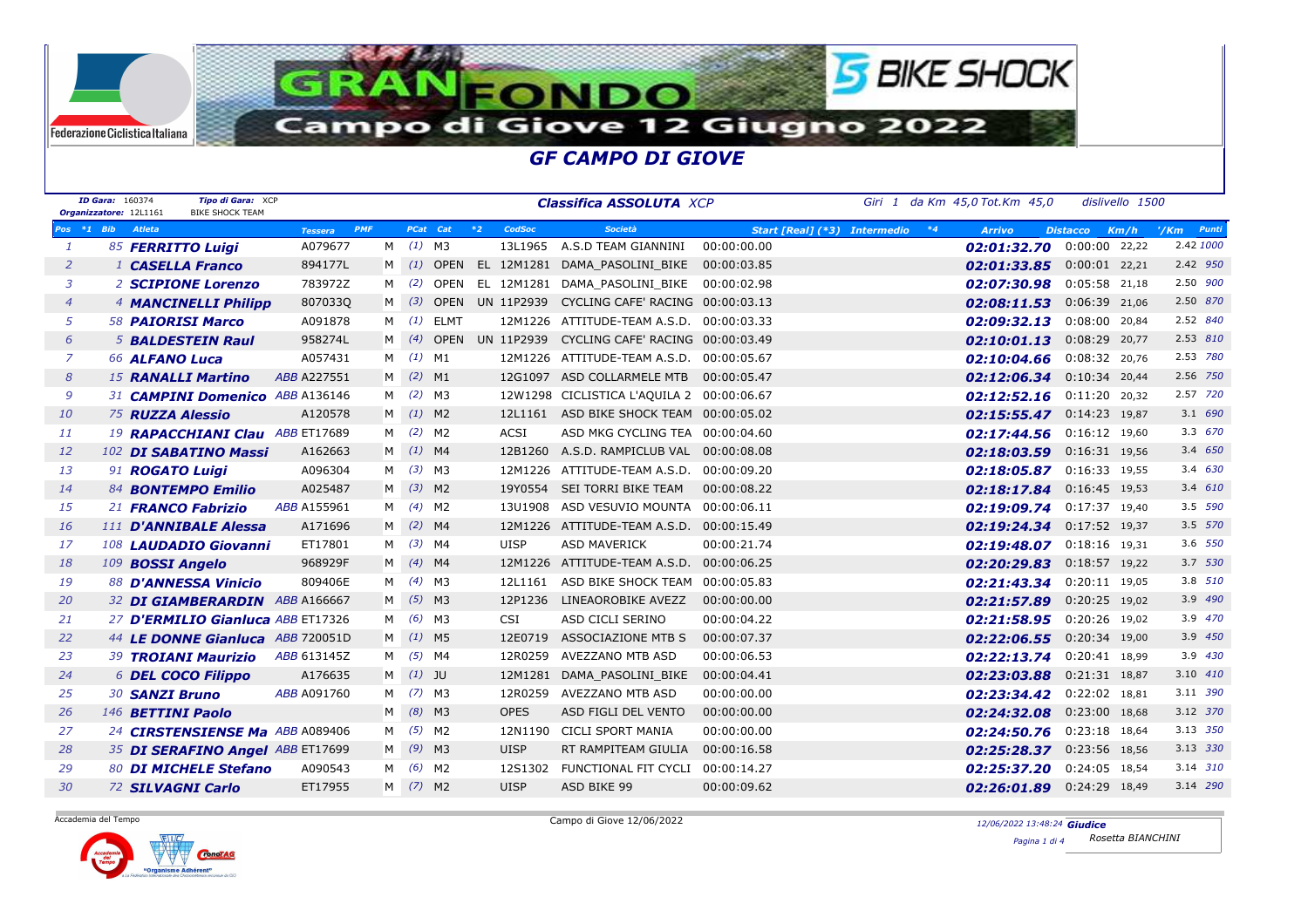|    | ID Gara: 160374<br>Organizzatore: 12L1161 |                        | Tipo di Gara: XCP<br><b>BIKE SHOCK TEAM</b> |                              |   |              |      |             | <b>Classifica ASSOLUTA XCP</b>            |                                      | Giri 1 da Km 45,0 Tot.Km 45,0 | dislivello 1500             |                          |
|----|-------------------------------------------|------------------------|---------------------------------------------|------------------------------|---|--------------|------|-------------|-------------------------------------------|--------------------------------------|-------------------------------|-----------------------------|--------------------------|
|    | Pos *1 Bib                                | <b>Atleta</b>          |                                             | <b>PMF</b><br><b>Tessera</b> |   | PCat Cat     | $*2$ | CodSoc      | Società                                   | $*4$<br>Start [Real] (*3) Intermedio | <b>Arrivo</b>                 | <b>Distacco</b><br>Km/h     | Punti<br>$^{\prime}/$ Km |
| 31 |                                           | 76 IEZZI Christian     |                                             | A037634                      | M | $(8)$ M2     |      | 12Y1280     | ASD INFINITY BIKE                         | 00:00:20.29                          | 02:26:29.88 0:24:57 18,43     |                             | 3.15 285                 |
| 32 |                                           |                        | 139 <b>FORTUNATO Marco</b>                  | 727378L                      |   | M (1) M7     |      | 12P1236     | LINEAOROBIKE AVEZZ                        | 00:00:08.92                          | 02:26:46.52 0:25:14 18,40     |                             | 3.15 280                 |
| 33 |                                           | 46 <b>BUDIANI Lino</b> |                                             | ABB A120335                  | м | $(2)$ M5     |      | 12Q1089     | RUOTE LIBERE ASD                          | 00:00:09.48                          | 02:28:35.72 0:27:03 18,17     |                             | 3.18 275                 |
| 34 |                                           |                        | 23 ADDUCI COLLE Fran ABB A172261            |                              | M | $(9)$ M2     |      | 12Y1245     | <b>BOMBIKE TEAM</b>                       | 00:00:20.51                          | 02:29:11.14 0:27:39 18,10     |                             | 3.18 270                 |
| 35 |                                           |                        | 41 DE BERARDINIS Ro ABB ET17688             |                              | М | (6) M4       |      | <b>UISP</b> | RT RAMPITEAM GIULIA                       | 00:00:00.00                          | 02:29:20.15 0:27:48 18,08     |                             | 3.19 265                 |
| 36 |                                           | 69 COLETTI Marco       |                                             | A165146                      |   | $M$ (3) M1   |      | 1201213     | VASTESE INN BIKE                          | 00:00:09.76                          | 02:29:23.44 0:27:51 18,07     |                             | 3.19 260                 |
| 37 |                                           |                        | 117 DI DONATO Giusepp                       | A077998                      |   | M (7) M4     |      | 19Z0539     | IAP'CA IAP'CA                             | 00:00:00.00                          | 02:29:23.58 0:27:51 18,07     |                             | 3.19 255                 |
| 38 |                                           |                        | 73 PLACIDI Andrea Giu                       | ET17956                      |   | M (10) M2    |      | <b>UISP</b> | ASD BIKE 99                               | 00:00:09.06                          | 02:29:31.21 0:27:59 18,06     |                             | 3.19 250                 |
| 39 |                                           |                        | <sup>11</sup> CIAFFONI Julien               | <b>ABB ET17690</b>           | M | $(2)$ ELMT   |      | <b>ACSI</b> | ASD MKG CYCLING TEA 00:00:00.00           |                                      | 02:30:08.81 0:28:36 17,98     |                             | 3.20 245                 |
| 40 |                                           |                        | 50 ALTAMURA Paolo                           | <b>ABB ET17694</b>           |   | M (1) M6     |      | <b>ACSI</b> | TEAM GO FAST                              | 00:00:10.04                          | 02:30:12.80 0:28:40 17,98     |                             | 3.20 240                 |
| 41 |                                           | 14 ROSSI Antonio       |                                             | ABB A186704                  |   | M (4) M1     |      | 12L1161     | ASD BIKE SHOCK TEAM 00:00:11.40           |                                      | 02:30:29.98 0:28:57 17,94     |                             | 3.20 235                 |
| 42 |                                           |                        | 67 DE LUCA Antonello                        | A210175                      |   | M (5) M1     |      |             | 12W1298 CICLISTICA L'AQUILA 2 00:00:06.81 |                                      | 02:30:30.46 0:28:58 17,94     |                             | 3.20 230                 |
| 43 |                                           |                        | 26 <b>BIANCHI Carmine</b>                   | ABB A255708                  |   | M (10) M3    |      | 12X1299     | MAIELLA TRIATHLON T 00:00:06.95           |                                      | 02:31:23.75 0:29:51 17,84     |                             | 3.21 225                 |
| 44 |                                           |                        | 119 <b>BARCHIESI Diomed</b>                 | ET17798                      |   | M (8) M4     |      | <b>UISP</b> | NON SOLO CICLISMO                         | 00:00:07.80                          | 02:31:25.33 0:29:53 17,83     |                             | 3.21 220                 |
| 45 |                                           |                        | 10 COLONNA Danilo                           | <b>ABB ET17327</b>           | M | $(3)$ ELMT   |      | <b>ACSI</b> | ASD MKG CYCLING TEA 00:00:00.00           |                                      | 02:31:28.93 0:29:56 17,83     |                             | 3.21 215                 |
| 46 |                                           |                        | 136 RUBEIS Michele Lui                      | 446049D                      | M | $(2)$ M7     |      |             | 12W1298 CICLISTICA L'AQUILA 2 00:00:05.25 |                                      | 02:31:38.48 0:30:06 17,81     |                             | 3.22 210                 |
| 47 |                                           |                        | 106 MALVESTUTO GRILL                        | A014811                      | М | $(9)$ M4     |      | 12Y1280     | ASD INFINITY BIKE                         | 00:00:00.00                          | 02:31:44.44 0:30:12 17,79     |                             | 3.22 205                 |
| 48 |                                           |                        | 22 <b>MARIANI Roberto</b>                   | ABB A084099                  |   | M (11) M2    |      | 12E0719     | ASSOCIAZIONE MTB S                        | 00:00:00.00                          | 02:31:46.29 0:30:14 17,79     |                             | 3.22 200                 |
| 49 |                                           |                        | 112 MASTRANTONIO Lui                        | A219521                      |   | M (10) M4    |      |             | 12M1226 ATTITUDE-TEAM A.S.D.              | 00:00:17.95                          | 02:32:27.52 0:30:55 17,71     |                             | 3.23 195                 |
| 50 |                                           |                        | 128 CAMPANA Angelo                          | 445660R                      |   | M (2) M6     |      | 12L1161     | ASD BIKE SHOCK TEAM 00:00:07.23           |                                      | 02:32:32.25 0:31:00 17,70     |                             | 3.23 190                 |
| 51 |                                           |                        | 145 CIAVARELLA Angelo                       |                              |   | M (11) M4    |      | <b>UISP</b> | RT RAMPITEAM GIULIA                       | 00:00:17.30                          | 02:32:32.39 0:31:00 17,70     |                             | 3.23 185                 |
| 52 |                                           |                        | 33 DI EGIDIO Domenic ABB A049432            |                              |   | M (11) M3    |      |             | 1201157 MONTI GEMELLI BIKE                | 00:00:00.00                          | 02:33:24.95 0:31:52 17,60     |                             | 3.24 180                 |
| 53 |                                           |                        | 94 COSTANTINI Alessa                        | 947707C                      |   | M (12) M3    |      |             | 12S1271 EXTREME RACING TEA                | 00:00:14.71                          | 02:33:46.57 0:32:14 17,56     |                             | 3.25 175                 |
| 54 |                                           |                        | <b>77 OTTAVIANI Ennio</b>                   | A172606                      |   | M (12) M2    |      |             | 12N1190 CICLI SPORT MANIA                 | 00:00:19.48                          | 02:33:52.40 0:32:20 17,55     |                             | 3.25 170                 |
| 55 |                                           |                        | <b>64 MARIANI Alessio</b>                   | A229508                      |   | M (6) M1     |      | 12L1161     | ASD BIKE SHOCK TEAM                       | 00:00:08.64                          | 02:34:05.54 0:32:33 17,52     |                             | 3.25 165                 |
| 56 |                                           | 110 IANNI Angelo       |                                             | A154811                      |   | M (12) M4    |      |             | 12M1226 ATTITUDE-TEAM A.S.D. 00:00:13.61  |                                      | 02:34:37.07 0:33:05 17,46     |                             | 3.26 160                 |
| 57 |                                           |                        | 113 COLICCHIA Nicola                        | A248049                      |   | M (13) M4    |      |             | 12N1190 CICLI SPORT MANIA                 | 00:00:12.52                          | 02:34:49.94 0:33:17 17,44     |                             | 3.26 155                 |
| 58 |                                           |                        | 120 ZACCARIA Gianni                         | ET17805                      |   | M (14) M4    |      | <b>UISP</b> | NON SOLO CICLISMO                         | 00:00:13.40                          | 02:35:11.31 0:33:39 17,40     |                             | 3.26 150                 |
| 59 |                                           |                        | 79 <b>NASUTI Cristian</b>                   | A223052                      |   | M (13) M2    |      | 12S1271     | <b>EXTREME RACING TEA</b>                 | 00:00:15.92                          | 02:35:20.51 0:33:48 17,38     |                             | 3.27 145                 |
| 60 |                                           |                        | 28 GAUDIELLO Gaetan ABB ET17695             |                              |   | M (13) M3    |      | <b>CSI</b>  | ASD CICLI SERINO                          | 00:00:07.09                          | 02:36:14.55 0:34:42 17,28     |                             | 3.28 140                 |
| 61 |                                           |                        | 42 <b>FRANCO Domenico</b>                   | <b>ABB ET17325</b>           |   | M (3) M5     |      | <b>CSI</b>  | ASD CICLI SERINO                          | 00:00:06.39                          | 02:36:14.93  0:34:42  17,28   |                             | 3.28 135                 |
| 62 |                                           |                        | 51 <b>PAONE Antonello</b>                   | ABB 561999W                  |   | M (3) M7     |      |             | 12W1298 CICLISTICA L'AQUILA 2 00:00:12.09 |                                      | 02:36:56.08 0:35:24 17,20     |                             | 3.29 130                 |
| 63 |                                           |                        | 34 MALAVOLTA Andrea ABB A095229             |                              |   | M (14) M3    |      |             | 1201157 MONTI GEMELLI BIKE                | 00:00:24.61                          | 02:36:57.87 0:35:25 17,20     |                             | 3.29 125                 |
| 64 |                                           |                        | 122 DI PAOLO Bruno                          | 562030S                      |   | M (4) M5     |      |             | 12W1298 CICLISTICA L'AQUILA 2 00:00:05.97 |                                      | 02:37:07.78 0:35:35 17,18     |                             | 3.29 120                 |
| 65 |                                           |                        | 81 CALDERONE Alfio                          | A183714                      |   | M (14) M2    |      |             | 12V1266 IRONBIKERS 2.0                    | 00:00:17.51                          | 02:40:40.98 0:39:08 16,80     |                             | 3.34 115                 |
| 66 |                                           |                        | 8 COLAROSSI Simone ABB A213611              |                              |   | $M$ (4) ELMT |      |             | 12D0654 A.S.D.S.S NO-CE                   | 00:00:13.18                          | 02:41:29.22 0:39:57 16,72     |                             | 3.35 110                 |
| 67 |                                           | 129 AQUILIO Piero      |                                             | 914133B                      |   | M (3) M6     |      | 12L1161     | ASD BIKE SHOCK TEAM                       | 00:00:07.66                          | 02:41:54.30 0:40:22 16,68     |                             | 3.35 105                 |
| 68 |                                           |                        | 149 DI DOMENICA Giova                       |                              |   | M (4) M7     |      | <b>UISP</b> | PRO LIFE - CHITIEN TEA 00:00:08.36        |                                      |                               | $02:43:16.00$ 0:41:44 16,54 | 3.37 100                 |

Accademia del Tempo



*12/06/2022 13:48:24* Campo di Giove 12/06/2022 *GiudicePagina 2 di 4 Rosetta BIANCHINI*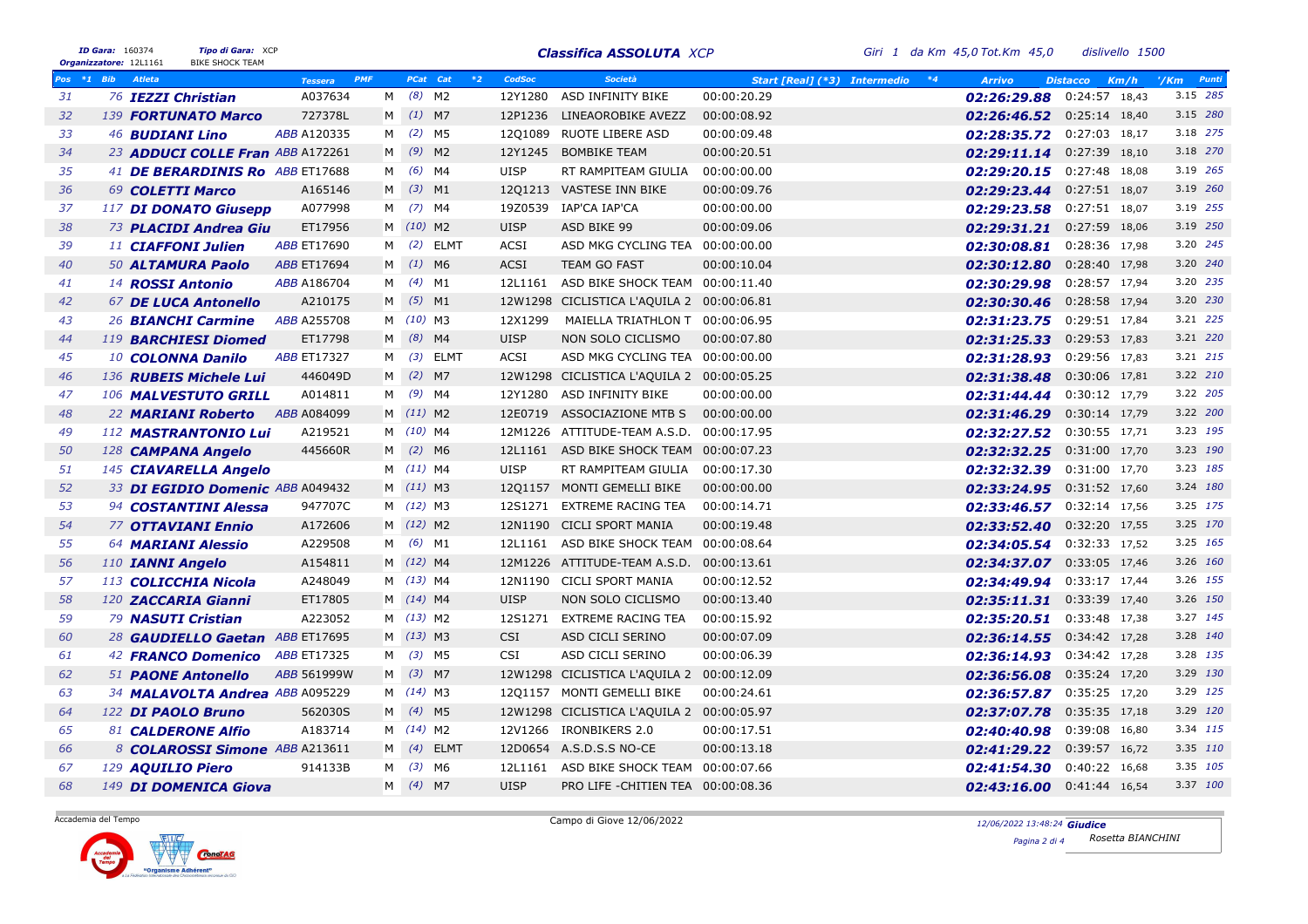|     | ID Gara: 160374<br>Organizzatore: 12L1161 |                       | Tipo di Gara: XCP<br><b>BIKE SHOCK TEAM</b> |                       |    |            |                | <b>Classifica ASSOLUTA XCP</b>            |                                      | Giri 1 da Km 45,0 Tot.Km 45,0 | dislivello 1500         |                 |           |
|-----|-------------------------------------------|-----------------------|---------------------------------------------|-----------------------|----|------------|----------------|-------------------------------------------|--------------------------------------|-------------------------------|-------------------------|-----------------|-----------|
|     | Pos *1 Bib                                | <b>Atleta</b>         |                                             | PMF<br><b>Tessera</b> |    | PCat Cat   | $*2$<br>CodSoc | Società                                   | $*4$<br>Start [Real] (*3) Intermedio | <b>Arrivo</b>                 | <b>Distacco</b><br>Km/h | $^{\prime}/$ Km | Punti     |
| 69  |                                           |                       | 13 PARANUNZIO Feder ABB A089556             |                       | M  | $(5)$ ELMT | 12J0659        | D'ASCENZO BIKE                            | 00:00:00.00                          | $02:43:26.24$ 0:41:54 16,52   |                         |                 | 3.37 95   |
| 70  |                                           |                       | 49 GIUSTI Giovanni                          | ABB A084344           |    | M (4) M6   |                | 1201157 MONTI GEMELLI BIKE                | 00:00:00.00                          | 02:43:29.17 0:41:57 16,52     |                         |                 | 3.37 90   |
| 71  |                                           |                       | 92 <b>PISANI Federico</b>                   | A149759               |    | M (15) M3  |                | 12M1226 ATTITUDE-TEAM A.S.D.              | 00:00:17.03                          | 02:44:18.48  0:42:46  16,43   |                         |                 | 3.39 87   |
| 72  |                                           |                       | 17 <b>CIARAMICOLI Matte ABB A185397</b>     |                       |    | M (15) M2  |                | 12D0654 A.S.D.S.S NO-CE                   | 00:00:10.96                          | 02:44:58.40                   | 0:43:26 16,37           |                 | 3.39 84   |
| 73  |                                           |                       | 107 ANTENUCCI Andrea                        | ET17976               |    | M (15) M4  | <b>UISP</b>    | ASD ISERNIA MOUNTAI                       | 00:00:10.74                          | 02:45:05.30 0:43:33 16,36     |                         |                 | 3.40 81   |
| 74  |                                           | 60 IEZZI Matteo       |                                             | A171031               |    | M (6) ELMT | 12V1266        | IRONBIKERS 2.0                            | 00:00:20.73                          | 02:45:35.73 0:44:03 16,31     |                         |                 | 3.40 78   |
| 75  |                                           |                       | 99 DI VINCENZO Fabriz                       | A005335               |    | M (16) M3  |                | 12A1135 MAJELLA BIKE BROTHE               | 00:00:00.00                          | 02:47:59.06 0:46:27 16,07     |                         |                 | 3.43 75   |
| 76  |                                           |                       | 103 <b>BUZZELLI Domenico</b>                | ET17952               |    | M (16) M4  | <b>UISP</b>    | ALTO SANGRO ZERO G 00:00:26.44            |                                      | 02:48:02.06 0:46:30 16,07     |                         |                 | 3.44 72   |
| 77  |                                           |                       | 68 <b>VALERIO Stefano</b>                   | ET17802               | M  | $(7)$ M1   | <b>UISP</b>    | NON SOLO CICLISMO                         | 00:00:23.90                          | 02:48:02.31 0:46:30 16,07     |                         |                 | 3.44 69   |
| 78  |                                           |                       | 135 <b>MARFISI Antonio</b>                  | A180942               |    | M (5) M7   |                | 12W1275 ASD MANIGA CYCLING                | 00:00:11.62                          | 02:48:13.20                   | 0:46:41 16,05           |                 | 3.44 66   |
| 79  |                                           |                       | 155 <b>BUONO Francesco</b>                  |                       |    | M (16) M2  | <b>AICS</b>    |                                           | 00:00:19.06                          | 02:48:16.41 0:46:44 16,05     |                         |                 | 3.44 63   |
| 80  |                                           |                       | 152 CAMBISE Gianni                          |                       |    | M (5) M5   | <b>CSI</b>     | <b>ASD I MARSI</b>                        | 00:00:07.94                          | 02:49:19.72 0:47:47 15,95     |                         |                 | 3.45 60   |
| 81  |                                           |                       | 36 RONCA Antonello                          | <b>ABB ET17693</b>    |    | M (17) M3  | ACSI           | SALITE&ABBRACCI                           | 00:00:10.31                          | 02:50:48.11 0:49:16 15,81     |                         |                 | 3.47 58   |
| 82  |                                           |                       | 132 <b>FOIS Fabrizio</b>                    | ET17992               |    | M (5) M6   | <b>UISP</b>    | ELETTROMECCANICA D                        | 00:00:08.78                          | 02:50:49.98  0:49:17  15,81   |                         |                 | 3.47 56   |
| 83  |                                           |                       | 63 ARRIGONI Alessand                        | ET17957               | M  | $(8)$ M1   | <b>UISP</b>    | ASD BIKE 99                               | 00:00:13.83                          | 02:51:29.99 0:49:57 15,74     |                         |                 | 3.48 54   |
| 84  |                                           |                       | 124 TOROSANTUCCI Vin                        | 852489T               |    | M (6) M5   | 12V1266        | IRONBIKERS 2.0                            | 00:00:20.95                          | 02:53:01.88  0:51:29  15,61   |                         |                 | 3.50 52   |
| 85  |                                           |                       | 62 GIOVANNUCCI Mari                         | A216732               | M  | $(9)$ M1   | 12D0654        | A.S.D.S.S NO-CE                           | 00:00:09.90                          | 02:53:02.09  0:51:30  15,60   |                         |                 | 3.50 $50$ |
| 86  |                                           |                       | 142 D'AVERSA Lorenzo                        | ET17993               |    | $M$ (1) M8 | <b>UISP</b>    | ELETTROMECCANICA D                        | 00:00:09.34                          | 02:53:40.77 0:52:08 15,55     |                         |                 | 3.51 48   |
| 87  |                                           |                       | 140 COLELLA Sandro                          | A063759               |    | M (2) M8   | 12N1190        | <b>CICLI SPORT MANIA</b>                  | 00:00:12.74                          | 02:54:05.77 0:52:33 15,51     |                         |                 | 3.52 46   |
| 88  |                                           |                       | 87 DI MATTEO Marco                          | A168548               |    | M (18) M3  |                | 12B1260 A.S.D. RAMPICLUB VAL 00:00:14.49  |                                      | 02:54:42.20 0:53:10 15,46     |                         |                 | 3.52 44   |
| 89  |                                           |                       | 61 <b>GALANTE Matteo</b>                    | ET17807               |    | M (7) ELMT | <b>UISP</b>    | NON SOLO CICLISMO                         | 00:00:00.00                          | 02:56:03.63 0:54:31 15,34     |                         |                 | 3.54 42   |
| 90  |                                           | 141 TULLIO Pio        |                                             | 946013N               |    | M (3) M8   |                | 12W1298 CICLISTICA L'AQUILA 2 00:00:18.62 |                                      | 02:56:10.75 0:54:38 15,33     |                         |                 | 3.54 40   |
| 91  |                                           | 55 <b>SORGI Karin</b> |                                             | ABB A166277           | F. | $(1)$ MW   | W3 12P1236     | LINEAOROBIKE AVEZZ                        | 00:00:04.04                          | 02:58:44.72 0:57:12 15,11     |                         |                 | 3.58 38   |
| 92  |                                           |                       | 12 DI GIANLUCA Feder ABB ET17698            |                       |    | M (8) ELMT | <b>ACSI</b>    | ASD MKG CYCLING TEA 00:00:14.05           |                                      | 02:59:48.48 0:58:16 15,02     |                         |                 | 3.59 36   |
| 93  |                                           |                       | 138 <b>BARLAAM Vittorio</b>                 | ET17800               |    | M (6) M7   | <b>UISP</b>    | G.S. TRA.SMO.PE                           | 00:00:00.00                          | 03:00:48.33 0:59:16 14,93     |                         |                 | 4.1 34    |
| 94  |                                           |                       | 56 CIANCIA Daniel                           | A215199               |    | M (9) ELMT |                | 12D0654 A.S.D.S.S NO-CE                   | 00:00:12.96                          | 03:01:33.67 1:00:01 14,87     |                         |                 | $4.2$ 32  |
| 95  |                                           |                       | 93 DI GIANDOMENICO                          | A166943               |    | M (19) M3  |                | 12N1190 CICLI SPORT MANIA                 | 00:00:12.30                          | 03:01:57.05 1:00:25 14,84     |                         |                 | $4.2$ 30  |
| 96  |                                           |                       | 156 CICIRELLI Domenic                       |                       |    | M (7) M5   |                | 12L1161 ASD BIKE SHOCK TEAM 00:00:16.36   |                                      | 03:03:06.46 1:01:34 14,75     |                         |                 | 4.4 28    |
| 97  |                                           |                       | 121 MAROTTA Alberto                         | A268654               |    | M (17) M4  |                | 02A3596 TEAM MANUEL BIKE                  | 00:00:17.73                          | 03:07:22.70 1:05:50 14,41     |                         |                 | 4.9 26    |
| 98  |                                           |                       | 96 SANTARELLI Alessa                        | A173626               |    | M (20) M3  | 12S1302        | FUNCTIONAL FIT CYCLI 00:00:23.16          |                                      | 03:07:45.56 1:06:13 14,38     |                         |                 | 4.10 24   |
| 99  |                                           |                       | 134 COCCHINI Marco                          | 930262G               |    | M (7) M7   | 12K1128        | ASD BICIMANIA FOSSA                       | 00:00:00.00                          | 03:08:04.17 1:06:32 14,36     |                         |                 | 4.10 22   |
| 100 |                                           |                       | 52 STACCHIOTTI Enzo ABB ET17691             |                       |    | $M$ (8) M7 | <b>UISP</b>    | RT RAMPITEAM GIULIA                       | 00:00:16.14                          | 03:08:05.01 1:06:33 14,36     |                         |                 | 4.10 20   |
| 101 |                                           |                       | 45 <b>ROSATI Ernesto</b>                    | <b>ABB ET17692</b>    | M  | (8) M5     | <b>UISP</b>    | RT RAMPITEAM GIULIA                       | 00:00:00.00                          | 03:08:05.01 1:06:33 14,36     |                         |                 | 4.10 20   |
| 102 |                                           |                       | 143 GRILLI Stefano                          |                       | M  | $(6)$ M6   | <b>UISP</b>    | RT RAMPITEAM GIULIA 00:00:00.00           |                                      | 03:08:05.01 1:06:33 14,36     |                         |                 | 4.10 20   |
| 103 |                                           | 40 <b>FESTA Paolo</b> |                                             | ABB 899736Z           | M  | $(18)$ M4  | 12S1302        | FUNCTIONAL FIT CYCLI 00:00:00.00          |                                      | $03:09:47.17$ 1:08:15 14,23   |                         |                 | 4.13 20   |
| 104 |                                           |                       | 97 <b>DURANTE Antonio</b>                   | A144661               |    | M (21) M3  | 19Z0539        | IAP'CA IAP'CA                             | 00:00:25.52                          | 03:10:51.21 1:09:19 14,15     |                         |                 | 4.14 20   |
| 105 |                                           |                       | 137 DI SILVESTRE Gaet                       | 809514Z               |    | M (9) M7   |                | 12W1298 CICLISTICA L'AQUILA 2 00:00:00.00 |                                      | 03:12:52.97 1:11:20 14,00     |                         |                 | 4.17 20   |
| 106 |                                           |                       | 147 CALDAROLA Rosalb                        |                       | F. | $(2)$ MW   | W3 CSI         | ASD LIKE MTB                              | 00:00:00.00                          | 03:14:25.51 1:12:53 13,89     |                         |                 | 4.19 20   |

Accademia del Tempo